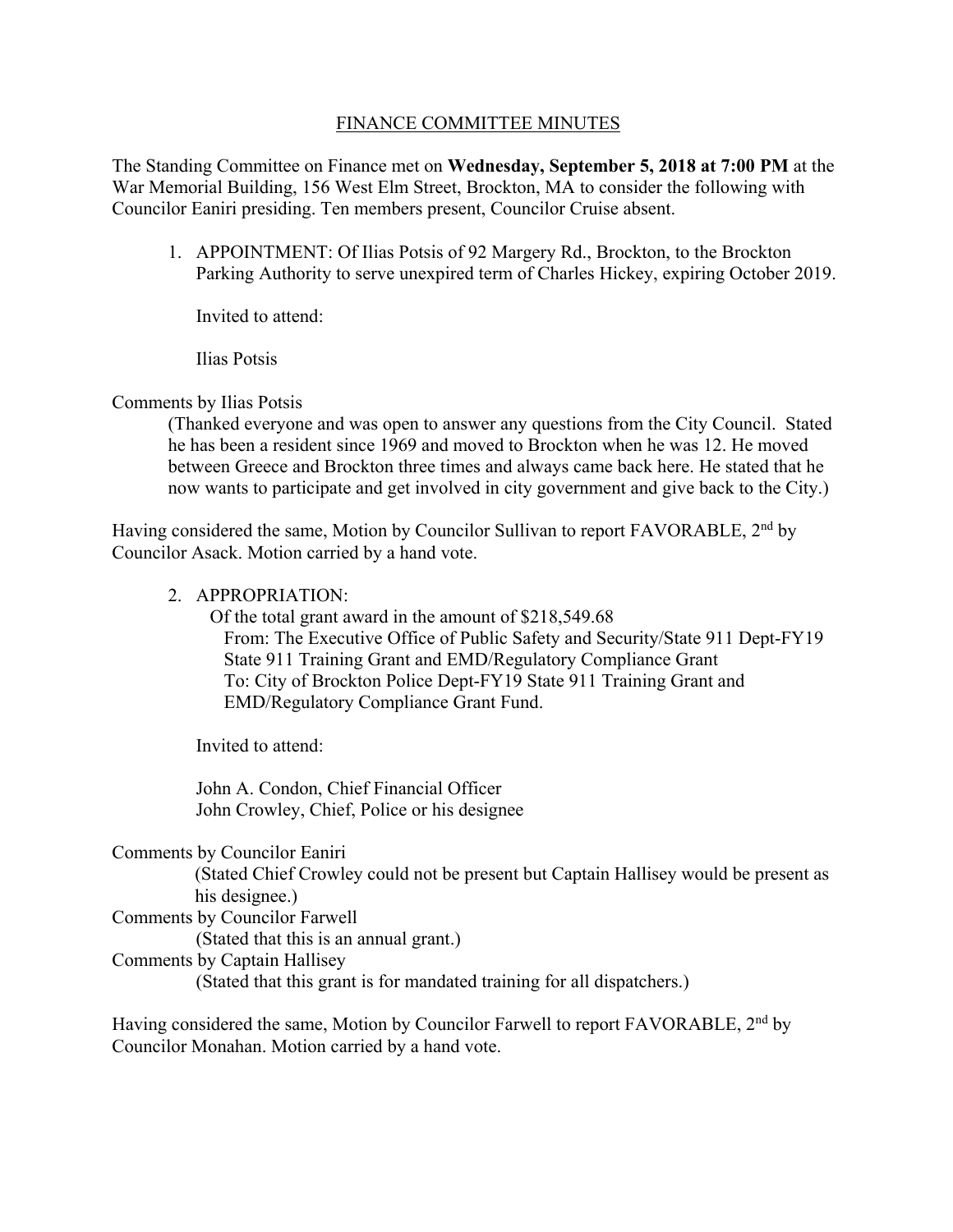# 3. APPROPRIATION:

 Of the total grant award in the amount of \$315,586 From: The Executive Office of the Public Safety and Security/State 911 Dept-FY19 Public Safety Answering Point and Regional Emergency Communication Center Support and Incentive Grant To: City of Brockton Police Dept-FY19 Public Safety Answering Point and Regional Emergency Communication Center Support and Incentive Grant Fund.

Invited to attend:

John A. Condon, Chief Financial Officer John Crowley, Chief, Police or his designee

Having considered the same, Motion by Councilor Monahan to report FAVORABLE, 2<sup>nd</sup> by Councilor Sullivan. Motion carried by a hand vote.

# 4. APPROPRIATION:

 Of the total grant award in the amount of \$[20,000.00](https://20,000.00)  From: Massachusetts Department of Public Health, Bureau of Substance Addiction Services (BSAS)- FY2019 First Responders Naloxone Grant To: City of Brockton Police Department-FY2019 First Responders Naloxone Grant Program Fund.

Invited to attend:

John A. Condon, Chief Financial Officer John Crowley, Chief, Police or his designee

Having considered the same, Motion by Councilor Sullivan to report FAVORABLE, 2<sup>nd</sup> by Councilor Monahan. Motion carried by a hand vote.

## 5. APPROPRIATION:

 Of the total grant award in the amount of \$331,062 From: Executive Office of Health and Human Service's-FY19 Safe and Successful Youth Initiative Grant To: City of Brockton Police Dept-FY19 Safe and Successful Youth Initiative Grant Fund.

Invited to attend:

John A. Condon, Chief Financial Officer John Crowley, Chief, Police or his designee

## Comments by Councilor Nicastro

(Wanted to let the public know that this funding is for street outreach, case management, behavioral health, and educational services for a targeted group of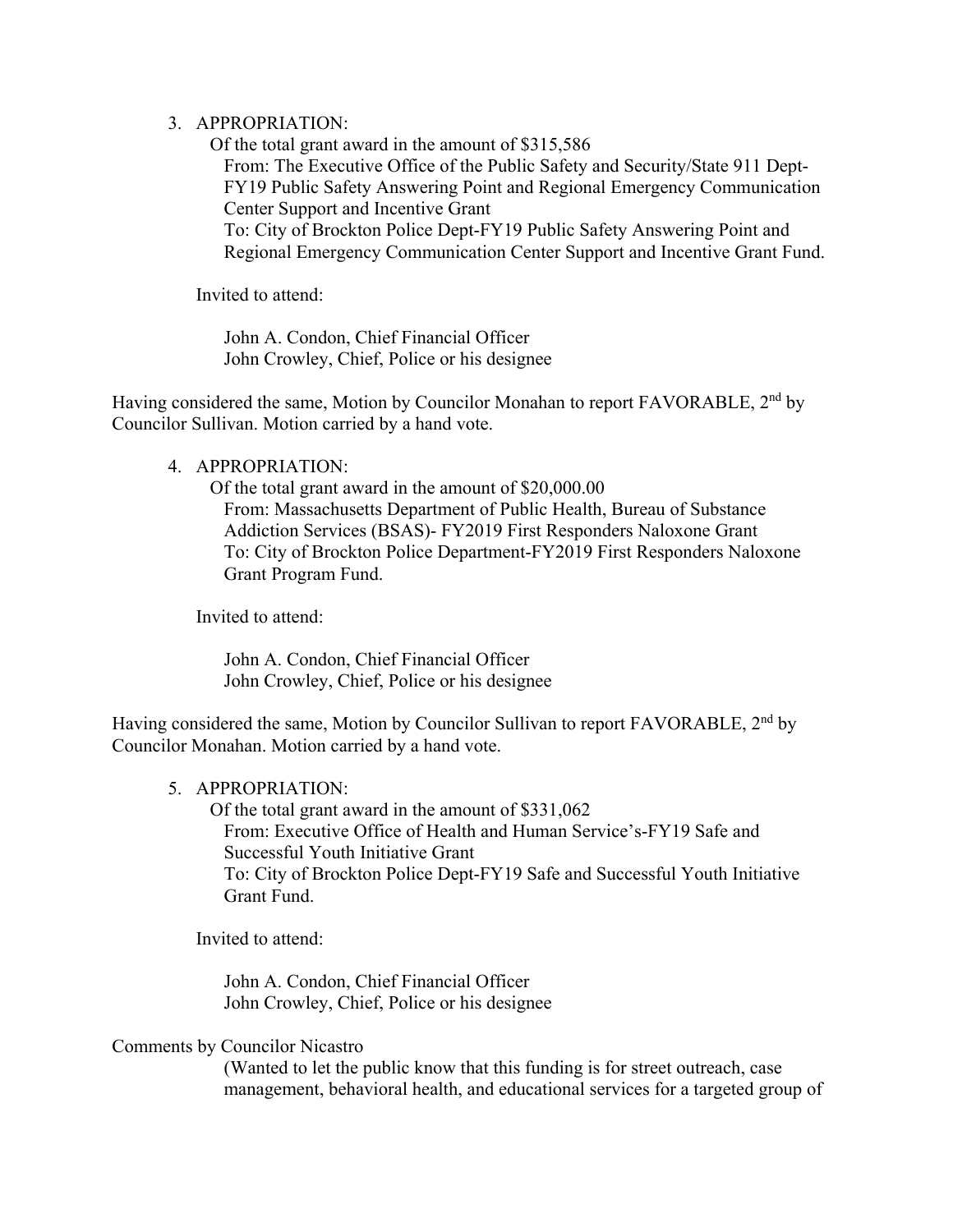young men ages 17-24. Participating agencies include the Brockton Police Department, YMCA, and BAWIB. )

Having considered the same, Motion by Councilor Nicastro to report FAVORABLE, 2<sup>nd</sup> by Councilor Beauregard. Motion carried by a hand vote.

#### 6. APPROPRIATION:

 Of the total grant award in the amount of \$30,000 From: Massachusetts Trial Court-Office of the Commissioner of Probation-FY2018 Diverting Juveniles and Emerging Adults From Criminal Justice System Involvement Grant To: City of Brockton Police Dept-FY2018 Diverting Juveniles and Emerging Adults from Criminal Justice System Involvement Fund.

Invited to attend:

John A. Condon, Chief Financial Officer John Crowley, Chief, Police or his designee

Comments from Councilor Sullivan

(Asked CFO John Condon if there were any matches on the grant.)

Comments from John Condon

(This particular grant has no match required.)

Having considered the same, Motion by Councilor Beauregard to report FAVORABLE, 2<sup>nd</sup> by Councilor Monahan. Motion carried by a hand vote.

## 7. APPROPRIATION:

 Of the total grant award in the amount of \$10,529 From: Massachusetts Board of Library Commissioners-FY19 Library Services and Technology Act (LSTA) Direct Grant To: City of Brockton Public Library-FY19 Library Services and Technology Act (LSTA) Direct Grant Fund.

Invited to attend:

John A. Condon, Chief Financial Officer Paul Engle, Director, Library

Comments from Paul Engle

(The program is called Brockton Kids Can Code and elementary grade school kids who will be learning how to code on iPads and open source software from Apple.)

Having considered the same, Motion by Councilor Sullivan to report FAVORABLE, 2<sup>nd</sup> by Councilor Monahan. Motion carried by a hand vote.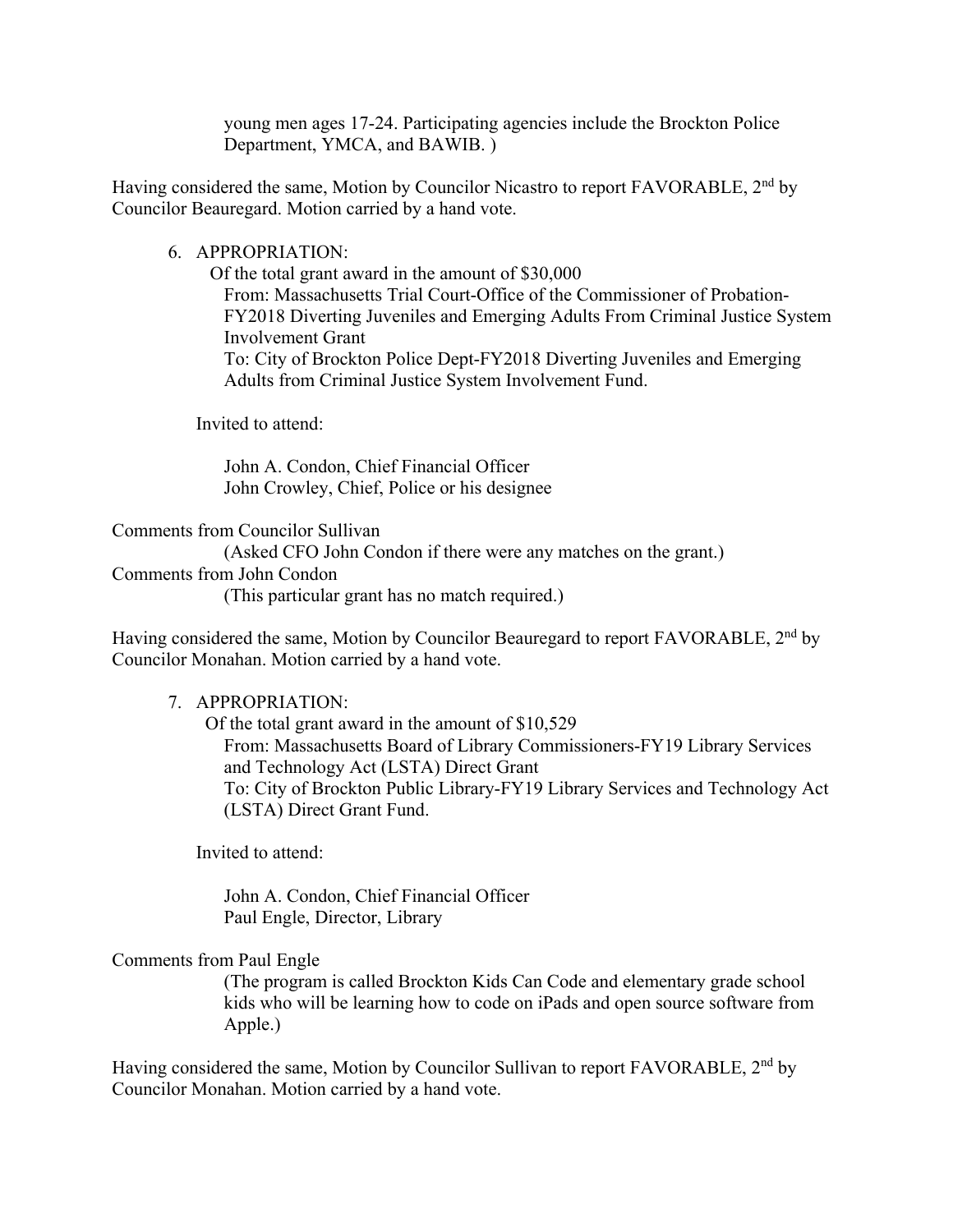## 8. APPROPRIATION:

 Of the total grant award in the amount of \$[4,967.21](https://4,967.21)  From: Massachusetts Emergency Management Agency (MEMA) 2017 SHSP Grant

To: City of Brockton-Emergency Management Agency (EMA) 2017 SHSP Grant Fund

Invited to attend:

John A. Condon, Chief Financial Officer Stephen Hooke, Jr., Director, Brockton Emergency Management

Comment from Stephen Hooke

(This is an annual grant, community support emergency response team.)

Having considered the same, Motion by Councilor Monahan to report FAVORABLE, 2<sup>nd</sup> by Councilor Asack. Motion carried by a hand vote.

#### 9. APPROPRIATION:

 Of the total grant award in the amount of \$47,000 From: Massachusetts Emergency Management Agency (MEMA) MVP Mass Vulnerability preparedness Grant To: City of Brockton-Emergency Management Agency (EMA) MVP Mass Vulnerability Preparedness Grant Fund, in order to plan for climate change resiliency and implementing priority projects.

Invited to attend:

John A. Condon, Chief Financial Officer Stephen Hooke, Jr., Director, Brockton Emergency Management

Comments from Councilor Beauregard

(Asked Mr. Hooke if he would be able to give info about weather conditions such as hurricanes and tropical storms through community access.)

#### Comments from Stephen Hooke

(Hooke responded yes; maybe not exactly ready at the moment but there are four cameras set up for streaming.)

Comments from Councilor Rodrigues

(Asked Mr. Hooke how Brockton compares to other communities in terms of grant funding, in this case emergency management funding.)

Comments from Stephen Hooke

(Most funding comes from Federal grants that trickle down to the State level and this one is based on population. Hooke stated Brockton is  $2<sup>nd</sup>$  tier from the top. He always applies for the max amount of grant funding. In this case it was a competitive grant and only 80 other communities received it.)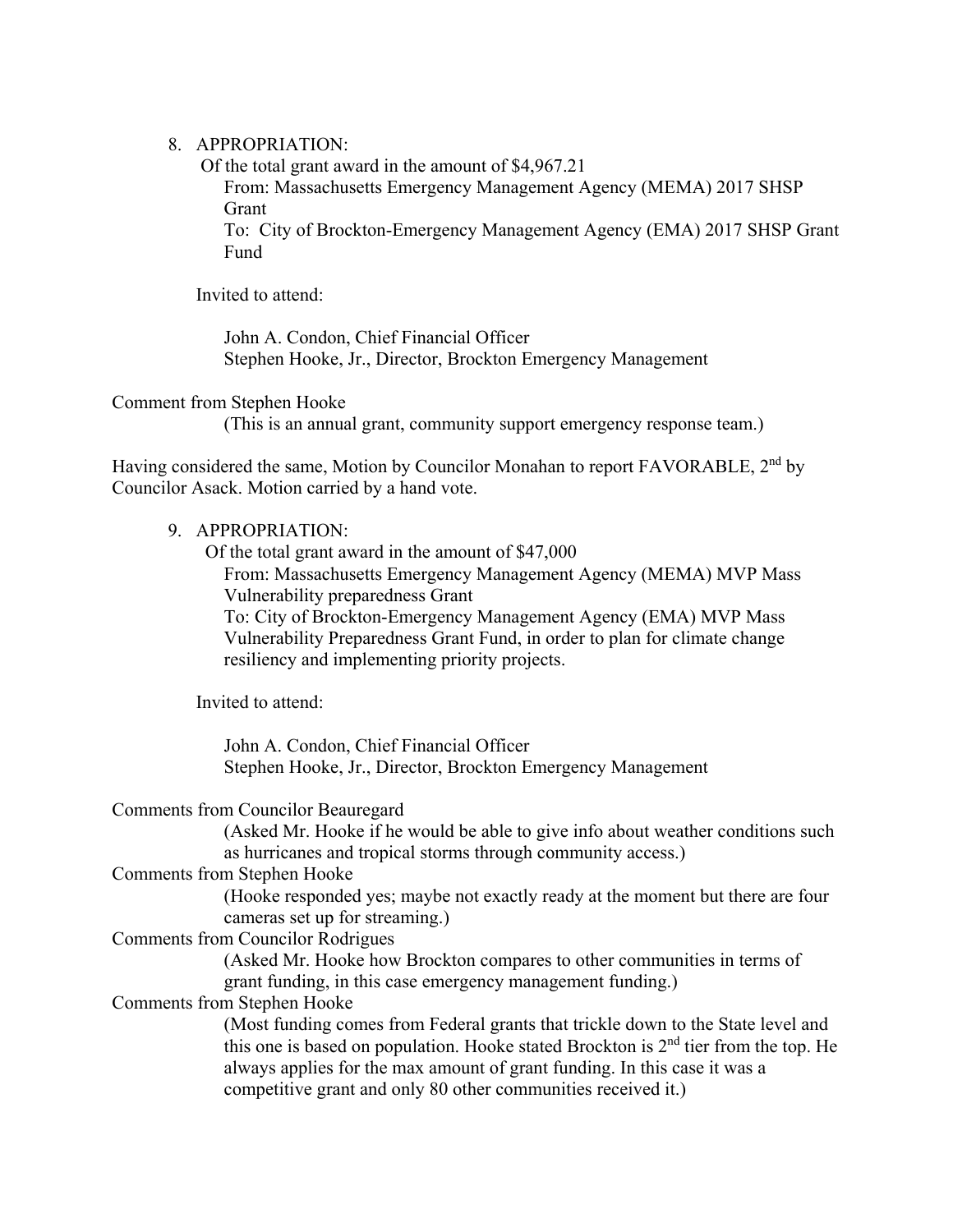Comments from Councilor Nicastro

(Thanked Mr. Hooke for the work he's done on a limited budget.)

Having considered the same, Motion by Councilor Beauregard to report FAVORABLE, 2<sup>nd</sup> by Councilor Monahan. Motion carried by a hand vote.

#### 10. APPROPRIATION:

 Of the total grant award in the amount of \$6,186,098 From: Unappropriated Estimated Receipts of the FY19 General Fund To: Net School Spending

Invited to attend:

John A. Condon, Chief Financial Officer Aldo E. Petronio, Chief Budget Officer, Brockton Public Schools

## Comments from Aldo Petronio

(At the time the budget is set the Governor gives his appropriation for what to give communities and since then the House and Senate weighs in their input during the Conference Committee and decides final budget. From what the Governor proposed and where it ended there has been an additional approximately three million dollars in Ch. 70 Funding. Also approximately 2.9 million dollars in Relief Funding (Brockton Kids Campaign). Brockton and ten other communities received this additional aid this year. Those two numbers and final amounts for formula used for charter schools makes it \$6,186,098.)

## Comments from Councilor Eaniri

(Stated that we made out this year.)

Comments from Councilor Asack

(Happy to have received the additional funding. Asked Aldo the source for the extra money.)

# Comments from Aldo Petronio

(Additional funding came from Chapter 70 Funds, Charter School Reimbursements, and transitional relief. The transitional relief was due to the fact that the new formula the State used cut out 4500 students from the low income category which doesn't work for urban centers like Brockton.)

#### Comments from Councilor Asack

(Stated that students went to the State House and participated in trying to get this additional funding and that their voices were heard.)

## Comments from Councilor Farwell

(Thanked Senator Brady, State Representatives Cronin, Cassidy, and Dubois. Also thanked all of the school committee members, the Mayor, parents,

Superintendent and her staff on keeping the pressure on to resolve this issue.)

# Comments from Aldo Petronio

(Stated that the Superintendent could not be present because it is the first day of school and the school committee always has a meeting the same day but they had a very successful opening.)